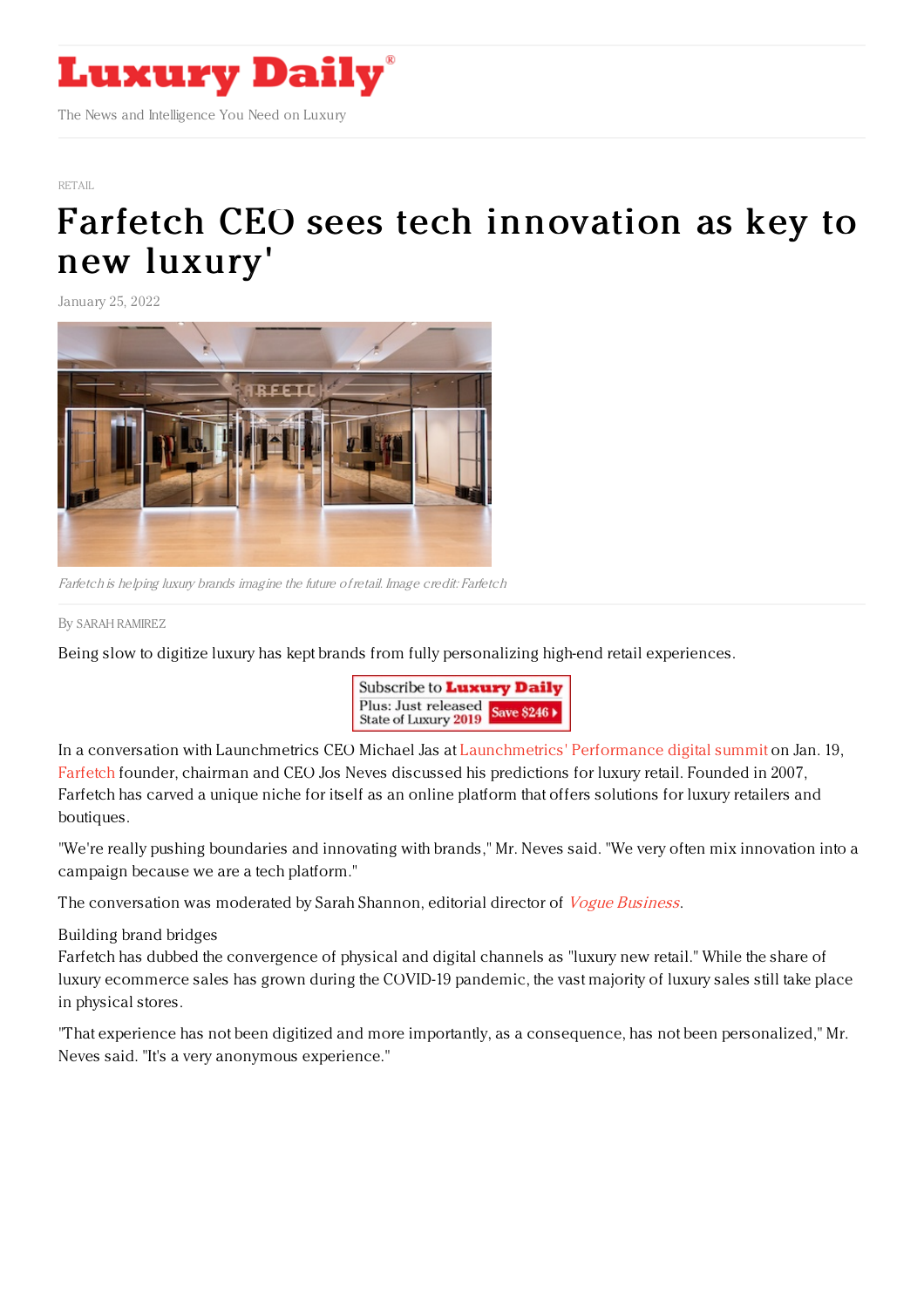

Expanding digitalservices can help brands personalize the in-store experience. Image credit: Farfetch

For instance, a top client can walk into a brand boutique in a new city and sales associates without omnichannel resources may not know to treat that shopper like a VIP. Farfetch attempts to act as a bridge to better connect the physical and digital sides of retail.

According to Mr. Neves, many luxury brands consider Farfetch to be a DTC channel rather than a wholesaler since they have more control over merchandising and pricing, as well as access to customer information, customer data and visibility.

In addition to being a direct channel to consumers, some luxury brands have turned to Farfetch as a medic channel, combining retail marketing with ecommerce.

"Collaboration can be a way to connect," said Lauchmetrics' Mr. Jas. "It's about reaching an audience that you cannot reach immediately with your own voice.

"In the last five years, the number of touchpoints has been multiplied by three and it will probably double in the next few years," he said. "Understanding the marketing mix is critical and, to be clear, I think that most brands don't have a clear vision of their mix in terms of different voices."



Farfetch has had exclusive marketing partnerships with brands including Burberry and Gucci

Farfetch's notable bespoke brand activations include a virtual "metaverse experience" for Burberry's Olympia